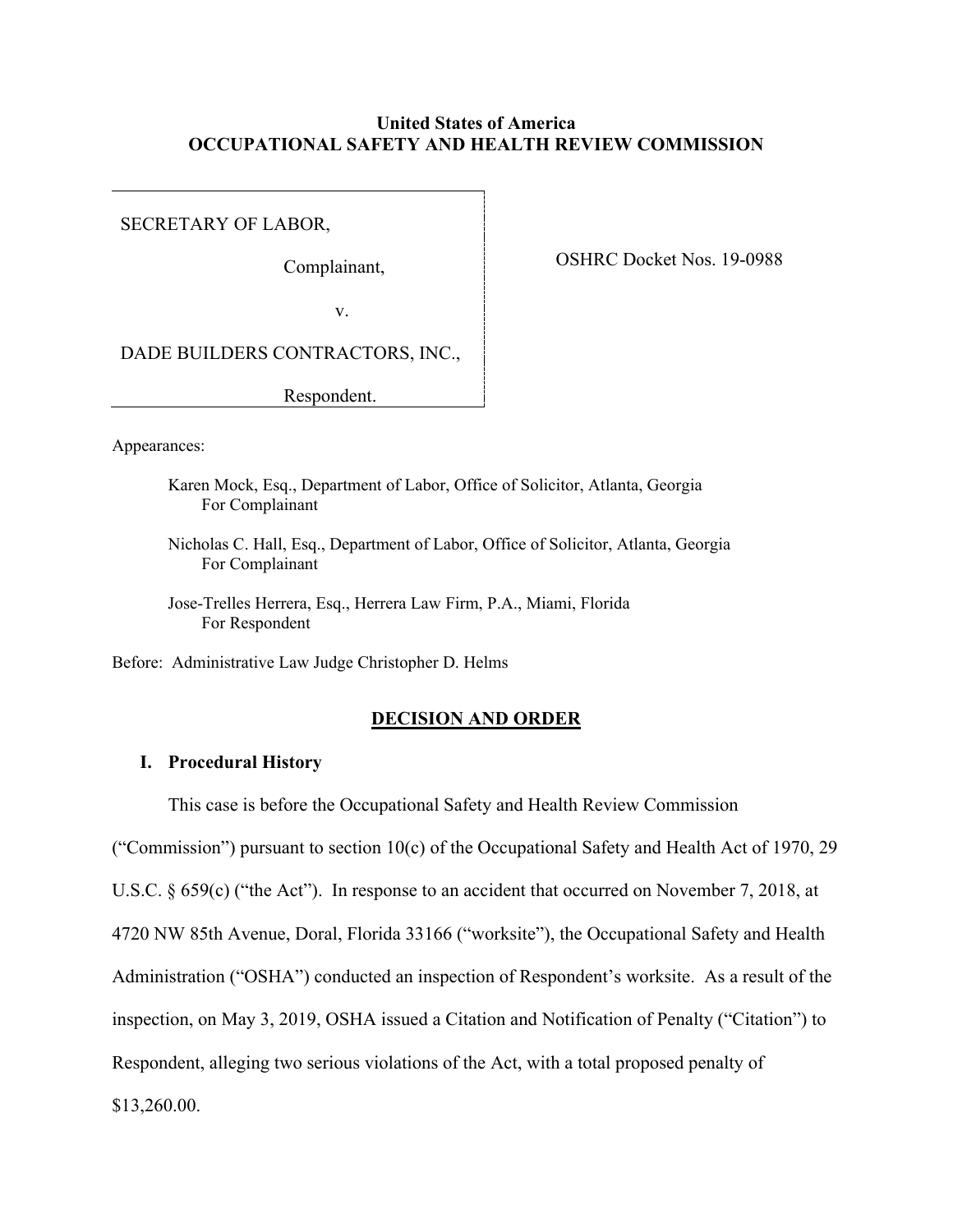Citation 1, Item 1 alleges that Respondent violated 29 C.F.R. § 1926.20(b)(2) by failing to "initiate and maintain programs which provide for frequent and regular inspections of the job site . . ." Specifically, in the alleged violation description ("AVD"), OSHA alleges that Respondent failed to "inspect the jobsite to ensure employees were protected against falls, exposing employees to a fall of 16 feet."

 Citation 1, Item 2 alleges a violation of 29 C.F.R. § 1926.501(b)(1), which requires "[e]ach employee on a walking/working surface with an unprotected side or edge which was 6 feet [] or more above a lower level" to be protected by at least one of three designated fall protection methods (guard rail system, safety net system, or personal fall arrest system). In the AVD, OSHA alleges that Respondent "had not provided a fall protection system for the employees who were laying blocks next to an unprotected edge, exposing the employees to a fall of 16 feet."

 The trial of this matter commenced and concluded on October 10, 2019, in Miami, Florida. The following witnesses testified: Tony Maleno, (Project Manager for K.D. Construction); Stephen Merino (Respondent's Director of Operations); and Compliance Safety and Health Officer ("CSHO") Juan Roa.

 For the reasons that follow, the citation issued to Respondent as a result of OSHA Inspection No. 1360579 is VACATED, and no penalty is assessed.

#### **II. Stipulations and Jurisdiction**

 On September 25, 2019, the parties filed an Agreed Prehearing Statement in which the parties specified certain facts that are not in dispute. The parties agreed that Respondent is an employer engaged in a business affecting commerce within the meaning of § 3(5) of the Act, and that Respondent was engaged in construction as of the date of the alleged violation. The parties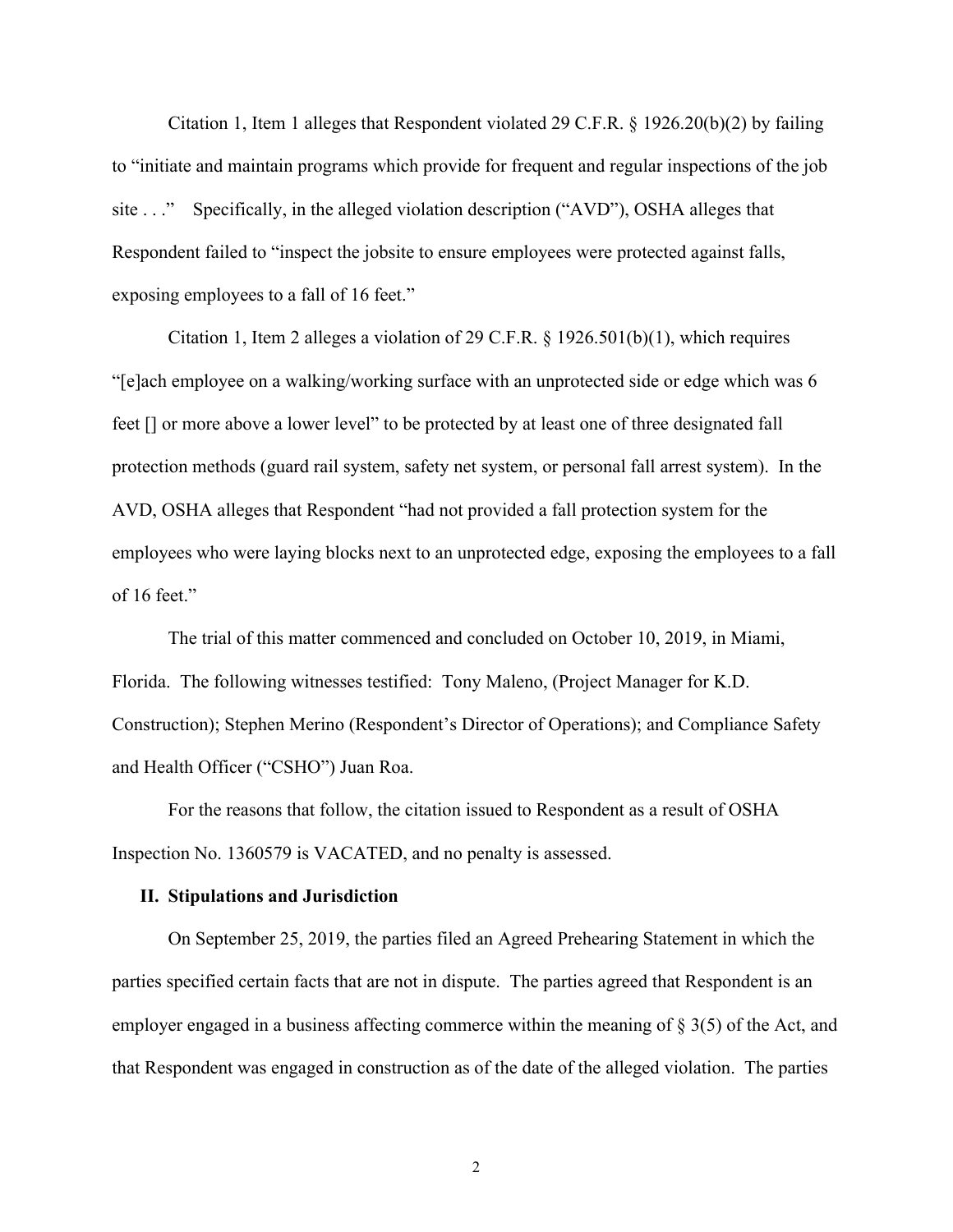further agreed to the location of the worksite, and that the cited standards for Items 1and 2 are applicable.<sup>[1](#page-2-0)</sup> Finally, the parties stipulated that, on November 7, 2018, Jose Rojas and his crew consisting of four people were at the worksite laying cement blocks on the edge of a floor that was approximately 16 feet above ground level.<sup>[2](#page-2-1)</sup>

### **III.Factual Background**

 On November 7, 2018, Respondent was performing masonry work as a subcontractor for K.D. Construction on the worksite. (Tr. 17-19). As part of this masonry work, Respondent was contracted to install cement blocks, precast coppers, and precast lentils. (Tr. 18).

 Respondent has approximately 20 to 30 employees. (Tr. 57). Respondent's masonry crews range from five to seven masons and four to six laborers. (Tr. 58). Prior to the accident, Respondent had been working on the worksite for approximately six to eight months. (Tr. 43).

 Respondent hired a subcontractor, Lexis Enterprise ("Lexis"), to provide a masonry crew to perform work on the worksite. (Tr. 46-47). Jose Rojas, known as "Chema," was the foreman of the masonry crew. (Tr. 47; 107-109). The CSHO testified that although he had asked for the contract during his inspection, he was only provided with a check in which Respondent had paid Lexis. (Tr. 134). There was no evidence presented at trial that a written contract existed between Respondent and Lexis. (Tr. 134).

<span id="page-2-0"></span><sup>&</sup>lt;sup>1</sup> The parties' Agreed Prehearing Statement represents that the worksite was located at 472 NW 85th Ave., Doral, Florida 33178. However, the Citation notes the Inspection Site as 4720 NW 85th Avenue, Doral, Florida 33178. Further, Complainant's brief represents the worksite as 472 NW 85th Ave., (Complainant's Brief at 3), but Respondent notes the location as 4720 NW 85th Avenue, (Respondent's Brief at 3). While there appears to be a scrivener's error in one or more of these documents, the parties have not raised the worksite location as an issue.

<span id="page-2-1"></span><sup>&</sup>lt;sup>2</sup> In the Agreed Prehearing Statement, the parties represented that the work activity occurred on November 16, 2018. However, the Citation items reference November 7, 2018, as the date of the alleged violation. Further, it appears the parties have recognized this inconsistency, and have since agreed that November 7, 2018, the date of the Citation, is the correct date to use. (Comp. Brief at 3 n.1).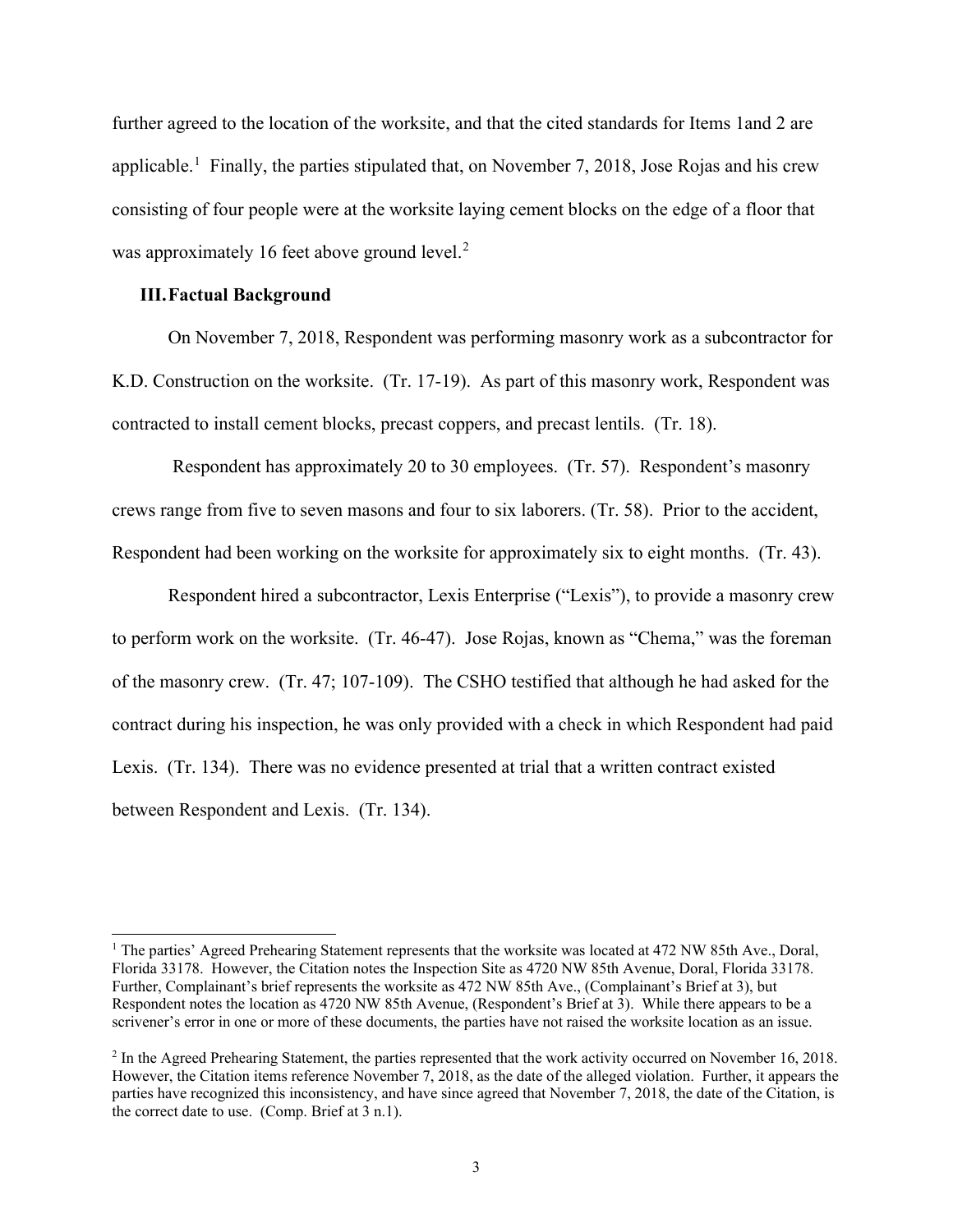Stephen Merino is Respondent's Director of Operations. (Tr. 44). As the Director of Operations, Mr. Merino's duties included supervising a few jobsites, dispatching delivery trucks, taking orders for materials from Respondent's contractors on the sites, and checking the sites for safety issues. (Tr. 44-45; 71). Mr. Merino testified that K.D. Construction hired Respondent to handle all the masonry work at the worksite. (Tr. 64).

 Mr. Merino and Oviedo (Ovie) Gonzalez were the only supervisors for Respondent. (Tr. 52-53). Both Mr. Merino and Mr. Gonzalez report to Mr. Merino's father, Louis Merino. (Tr. 53). Stephen Merino would visit the worksite three to four times per week and would spend approximately an hour on the worksite during these visits. (Tr. 44). As part of these visits, Mr. Merino would check on the quality and quantity of the masonry block that Respondent was in charge of laying and would check to see if any additional materials were needed. (Tr. 55). In addition, Mr. Merino would check the worksite for safety issues. (Tr. 71). Mr. Gonzales only visited the worksite perhaps three or four times for the entire job. (Tr. 53).

At trial, the recitation of the facts related to the accident was imprecise. Although far from chronicling the incident, the evidence at trial appeared to show that a pallet of blocks (presumably, masonry blocks) was being flown overhead to masons working on the balcony of the second floor at the worksite.<sup>[3](#page-3-0)</sup> (Tr. 72; Citation 1, Items 1 and 2). When the pallet was set down, some blocks fell from the pallet onto the victim, who was located near the edge on the second floor. (Tr. 60, 72; Agreed Prehearing Statement at 4). Although the government stated in its opening statement that the accident resulted in a fatality, (Tr. 11), Respondent contested the

<span id="page-3-0"></span><sup>&</sup>lt;sup>3</sup> While the government's witness testified that he inspected the worksite four days after the incident, and that the inspection occurred in November, the government did not present specific evidence of the date of the incident or the date of the inspection at trial. (Tr. 141-142). However, based on the government's brief, the parties have agreed that November 7, 2018, the date identified in the Citation, is the date of the alleged violation, and not November 16, 2018, a date identified in the parties' Agreed Prehearing Statement. (Comp. Brief at 3 n.1).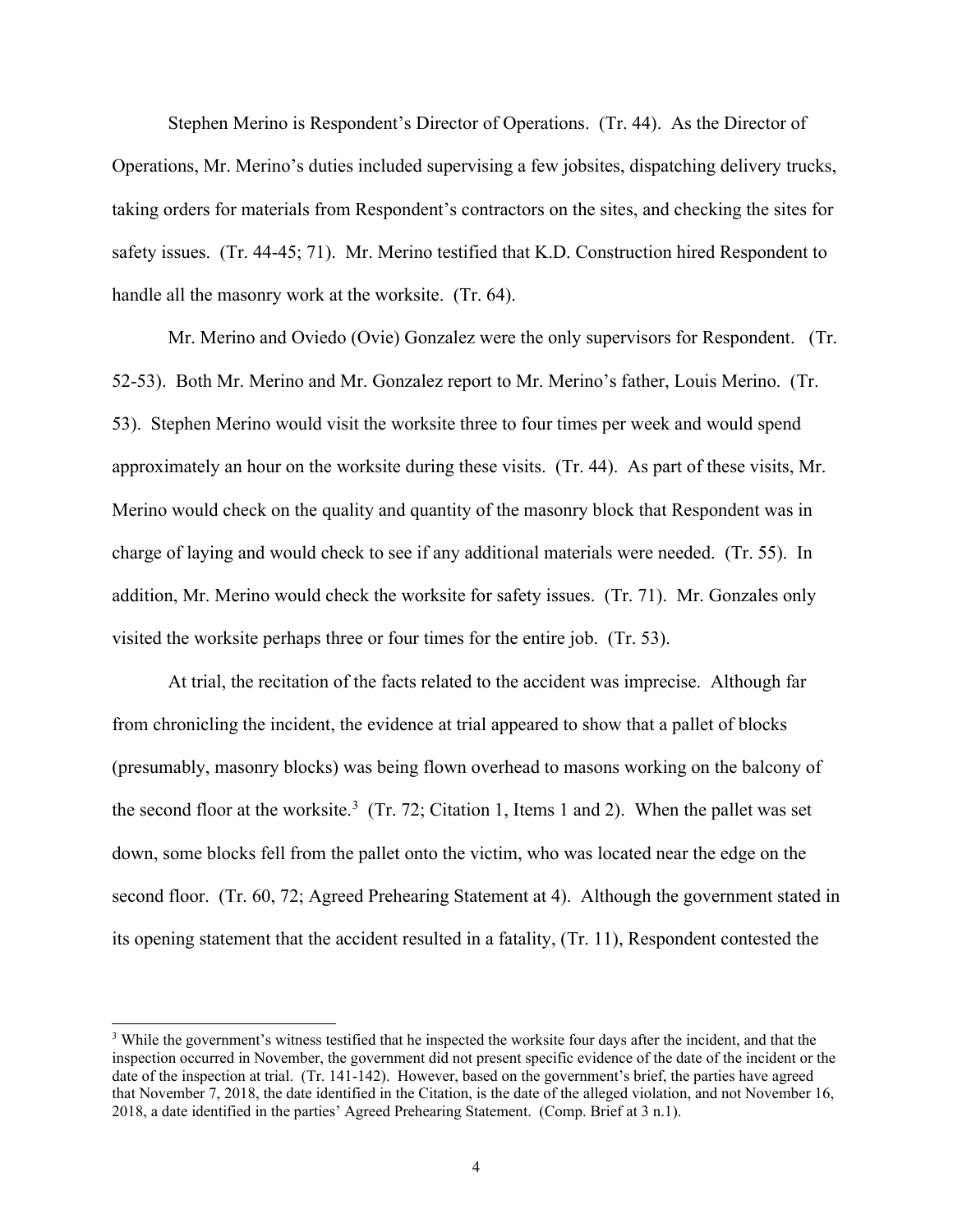government's statement, (Tr. 13-14). Moreover, contrary to the government's opening statement, although the victim was injured, no evidence was presented at trial that in any way suggested that the accident resulted in a fatality.

 The CSHO visited the worksite as part of OSHA's inspection four days after the accident. (Tr. 141-142). During the inspection, the CSHO interviewed Jose Rojas, known as "Chema," the foreman of the masonry crew. (Tr. 47; 107-109). Chema did not testify at the trial. However, the CSHO testified that Chema informed him that Stephen Merino had been directing his work at the worksite. (Tr. 109-111). The CSHO testified that Chema stated that Stephen Merino would direct the crew where to lay blocks on the worksite and he would provide materials to the worksite. (Tr. 111-112). According to Chema's statement to the CSHO, Stephen Merino had directed Chema and his work crew to the second floor. (Tr. 113-114).

The CSHO testified that he was informed during the inspection that there were no wooden barriers or guardrails present on the worksite immediately after the accident. (Tr. 114- 115).[4](#page-4-0) The CSHO further testified that, according to Chema, only one of the masonry workers on the worksite on the day of the incident had a "yo-yo" (i.e. a retractable fall protection lifeline). (Tr. 115). Chema also informed the CSHO there was only one anchor point for a single crew member to use. (Tr. 115-116). The CSHO determined that only one anchor point existed at the time of the accident, although two additional anchor points were installed after the accident before the CSHO's onsite inspection. (Tr. 122). *See also* Ex. R-4 at 6.

 According to the CSHO, all four masonry crew members had been working on the wall of the second floor for about two hours at the time of the accident. (Tr. 123). Neither Stephen

<span id="page-4-0"></span><sup>4</sup> The CSHO testified that he obtained this information from "the safety director for K.D. Construction, and safety manager that they had on site, as well as a consultant for Greystar." Tr. 114. None of the identified individuals testified at trial.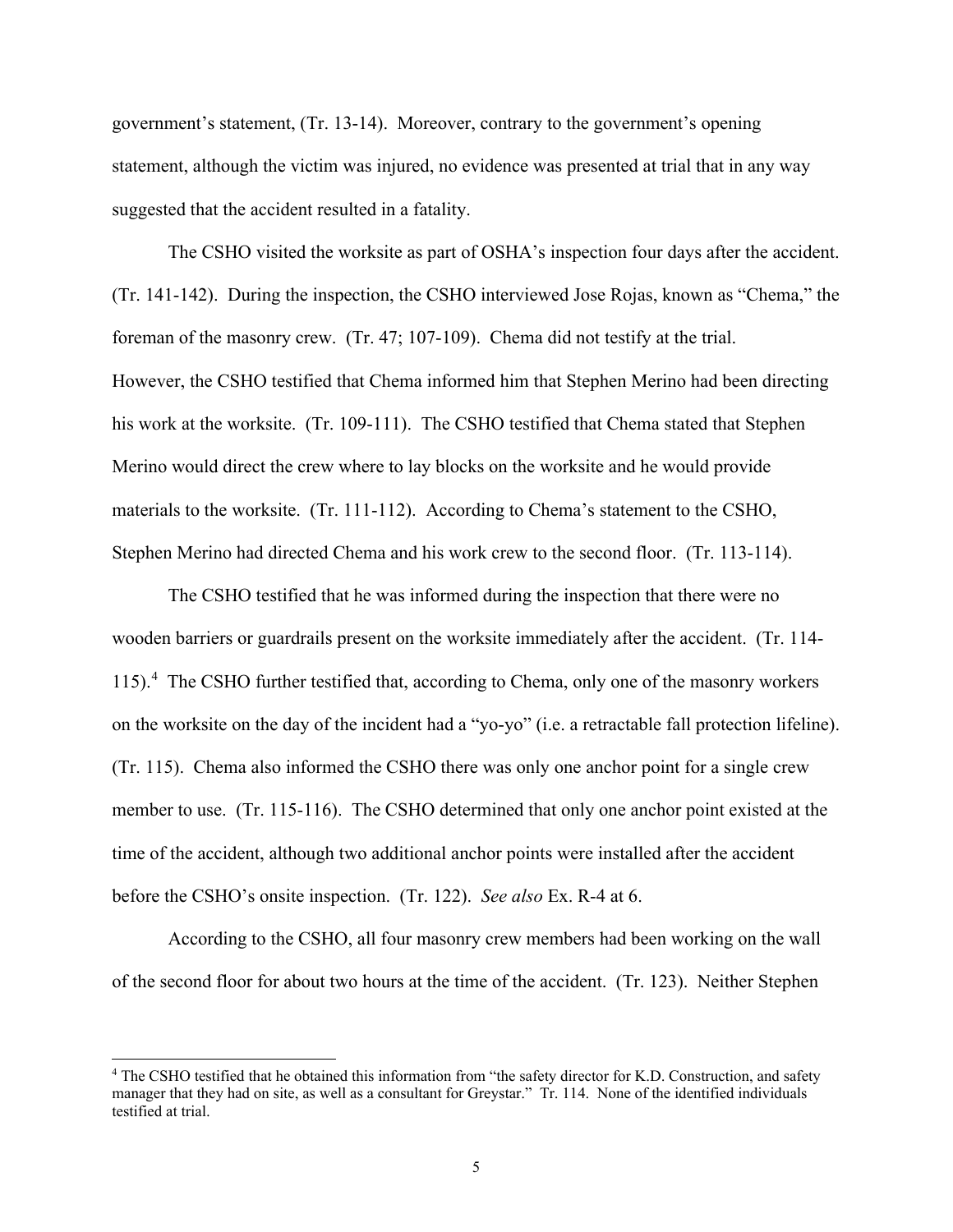Merino nor Chema inspected the worksite on the day of, or the day before, the accident. (Tr. 110-111, 139-140).

# **IV.Discussion**

# **A. Applicable Law**

To establish a violation of an OSHA standard pursuant to  $5(a)(2)$ , Complainant must establish (1) the standard applies; (2) the terms of the standard were violated; (3) employees were exposed to the hazard covered by the standard, and (4) the employer had actual or constructive knowledge of the violation (i.e., the employer knew or, with the exercise of reasonable diligence, could have known of the violative condition). *Atlantic Battery Co.*, 16 BNA OSHC 2131, 2138 (No. 90-1747, 1994). Complainant has the burden of establishing each element by a preponderance of the evidence. *See Hartford Roofing Co.*, 17 BNA OSHC 1361 (No. 92-3855, 1995). "Preponderance of the evidence" has been defined as:

> The greater weight of the evidence, not necessarily established by the greater number of witnesses testifying to a fact *but by evidence that has the most convincing force*; superior evidentiary weight that, though not sufficient to free the mind wholly from all reasonable doubt, is still sufficient to incline a fair and impartial mind to one side of the issue rather than the other.

Black's Law Dictionary, "Preponderance of the Evidence" (10th ed. 2014) (emphasis added).

### **B. Respondent's Employment Relationship with the Exposed Employees**

"[T]he Secretary has the burden of proving that a cited respondent is the employer of the affected workers at the site." *Allstate Painting & Contracting Co.*, 21 BNA OSHC 1033, 1035 (No. 97-1631, 2005), 2005 WL 682104 (2005). Here, the government argues that, under OSHA's multi-employer enforcement policy, Respondent is a liable employer. *See* OSHA Instruction CPL 2-00-124, Multi-Employer Citation Policy (Dec. 10, 1999) ("CPL" or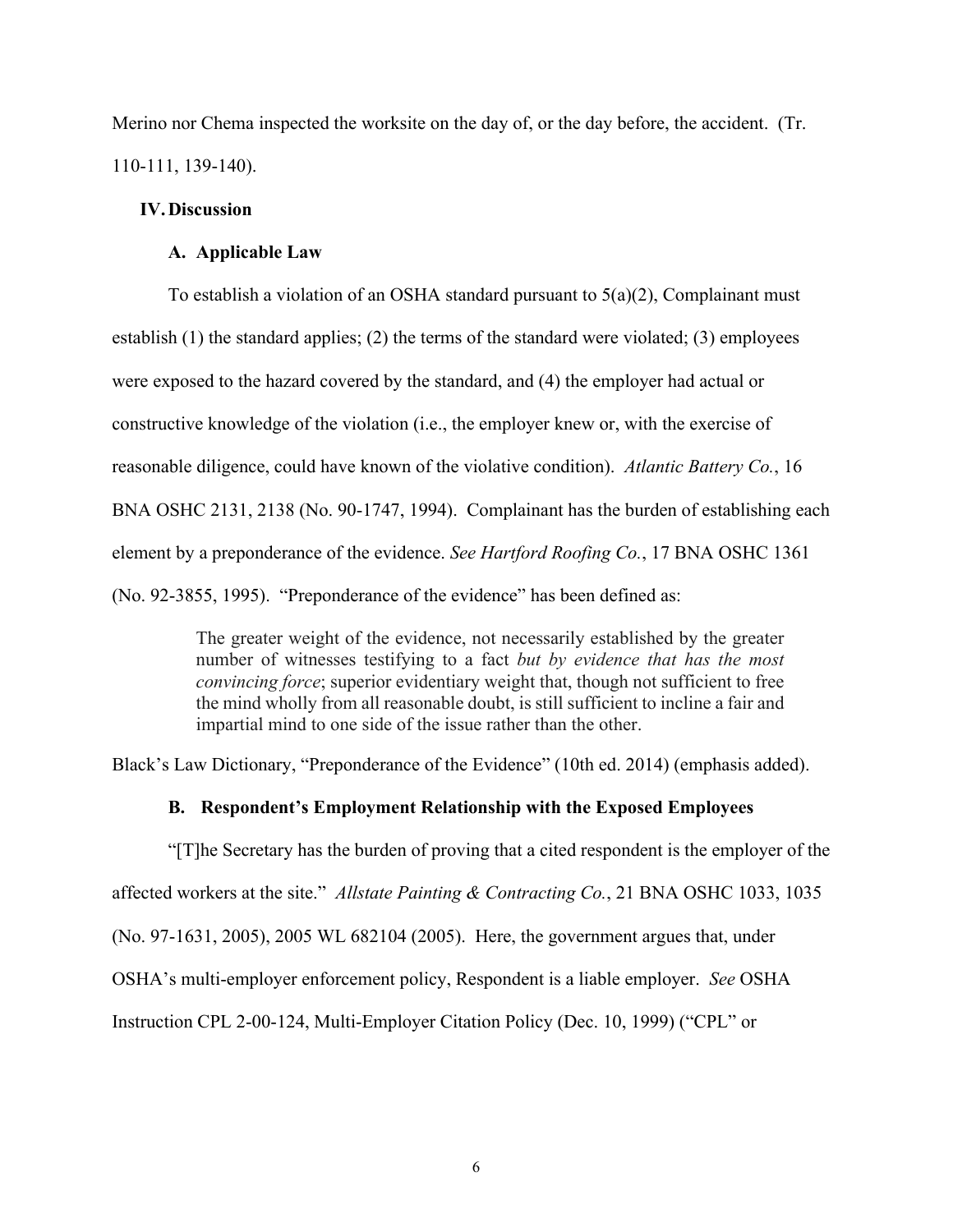"multi-employer policy"). Based on the multi-employer policy, the government contends that Respondent is liable as both a "controlling" employer and an "exposing" employer.<sup>[5](#page-6-0)</sup> An employer may be responsible for the existence of a violation that endangers workers employed by other companies if that employer exercised control over the jobsite or created the hazardous condition. CPL at X(D).

An employer whose own employees are exposed to a hazard can be liable as an exposing employer. CPL at  $X(C)$ . Complainant failed to establish that the exposed individuals were employed by Respondent. *See* Tr. 46, 88, 96, 106, 128 (testimony refuting that the individuals were Respondent's employees). Accordingly, the Court finds Respondent is not liable as an exposing employer.

However, even if an employer does not have its own employees exposed to a hazard, the employer can still be liable as a controlling employer under the multi-employer policy. The Commission and seven courts of appeals, including the D.C. Circuit, have upheld the multiemployer policy as a proper exercise of the Secretary's statutory authority. *See Summit Contractors, Inc. v. Sec'y of Labor*, 442 Fed. Appx. 570, 571-72 (D.C. Cir. 2011); *Solis v. Summit Contractors, Inc.*, 558 F.3d 815, 818 (8th Cir. 2009); *Universal Const. Co. v. Occupational Safety & Health Review Comm'n*, 182 F.3d 726, 727-32 (10th Cir. 1999*); United States v. Pitt-Des Moines, Inc.*, 168 F.3d 976, 982 (7th Cir. 1999); *Teal v. E.I. DuPont de Nemours & Co.*, 728 F.2d 799, 803-804 (6th Cir. 1984); *Beatty Equip. Leasing, Inc. v. Sec'y of Labor*, 577 F.2d 534, 536-37 (9th Cir. 1978); *Brennan v. OSHRC*, 513 F.2d 1032, 1037-38 (2d Cir. 1975). Under the multi-employer policy, a "controlling employer" is:

<span id="page-6-0"></span><sup>&</sup>lt;sup>5</sup> The government contends that the CPL provides that an employer may be a "controlling employer" if it exercised control over the jobsite *or created the hazardous condition*. Comp. Brief at 11. However, the multi-employer policy makes a distinction between "creating" employers and "controlling" employers. *See* CPL at X(B) and X(E).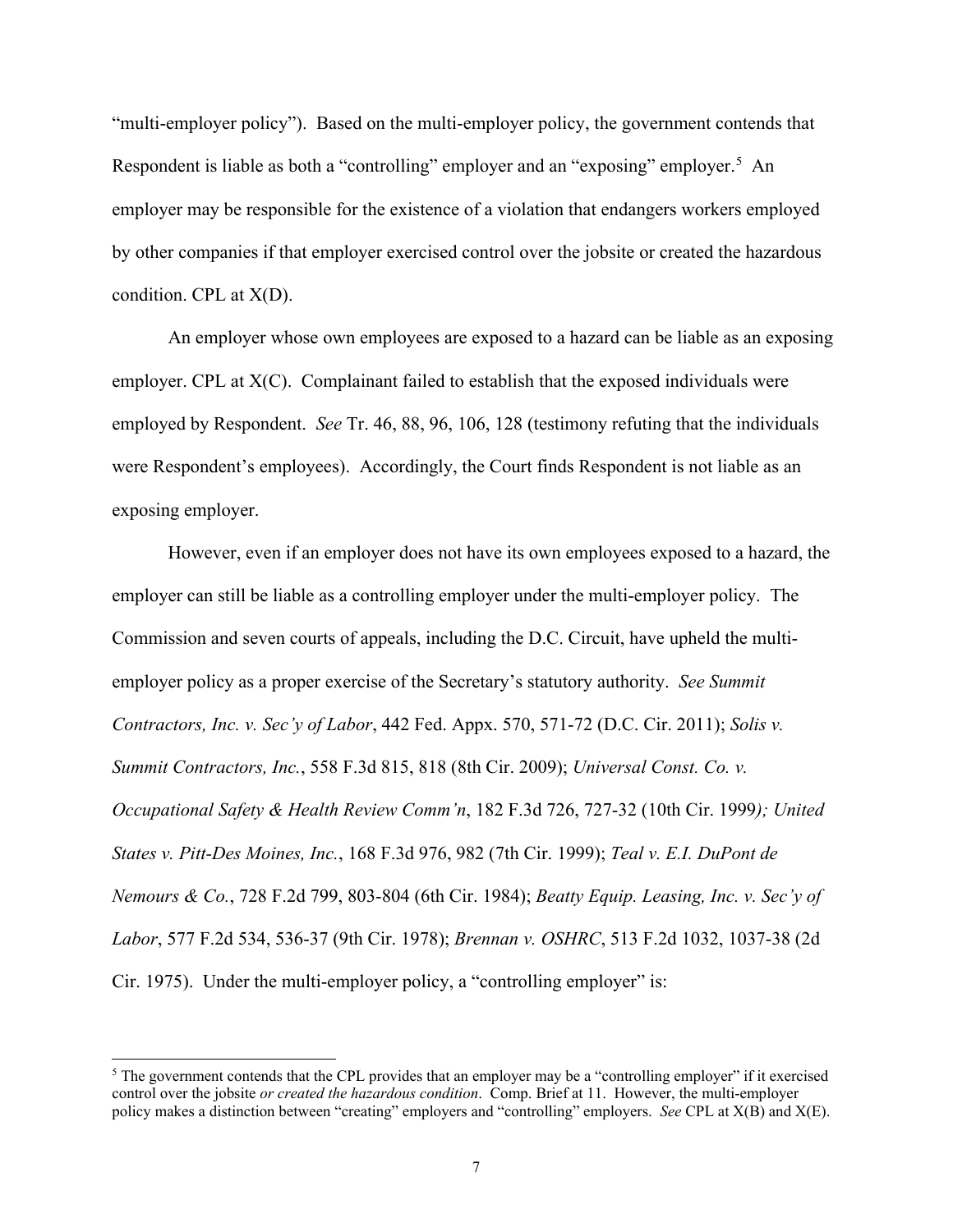[a]n employer who has general supervisory authority over the worksite, including the power to correct safety and health violations itself or require others to correct them. Control can be established by contract or, in the absence of explicit contractual provisions, by the exercise of control in practice . . .

CPL at X(E). The Commission has held that an employer, which creates or controls a cited hazard, has a duty under  $\S$  5(a)(2) of the OSH Act, 29 U.S.C.  $\S$  666(a)(2), to protect its own employees and to protect those of other employers' "engaged in the common undertaking." *McDevitt Street Bovis, Inc.*, 19 O.S.H. Cas. (BNA) 1108 (OSHRC, 2000), 2000 WL 35559662, *citing Anning-Johnson*, 4 BNA OSHC 1193, 1199 (1976).

Here, Respondent's Director of Operations, Stephen Merino, supervised the worksite. (Tr. 44, 71, 109-111, 114). He was on the worksite three or four days per week and he would be at the worksite approximately an hour during each visit. (Tr. 44). His responsibilities included checking on the quality and quantity of the masonry block that Respondent was laying and checking to see if any additional materials were needed. (Tr. 55). In addition, Mr. Merino would check the worksite for safety issues. (Tr. 71). According to Mr. Merino, he shared responsibility with K.D. Construction to check for and bring up safety concerns to K.D. Construction and to ensure that those on site, presumably the hired masonry crew, were working safely. (Tr. 63-64). Mr. Merino could instruct an individual to put on fall protection, and if they refused, he would inform Chema. (Tr. 65). In view of this, the Court finds that Respondent exercised sufficient control of the masonry crew to qualify as a controlling employer.

### **C. Citation 1, Item 1**

## **1. The Standard Applies**

Complainant alleged a serious violation of the Act in Citation 1, Item 1 as follows:

29 CFR 1926.20(b)(2): The employer did not initiate and maintain programs which provided for frequent and regular inspections of the job site, materials and equipment to be made by a competent person(s):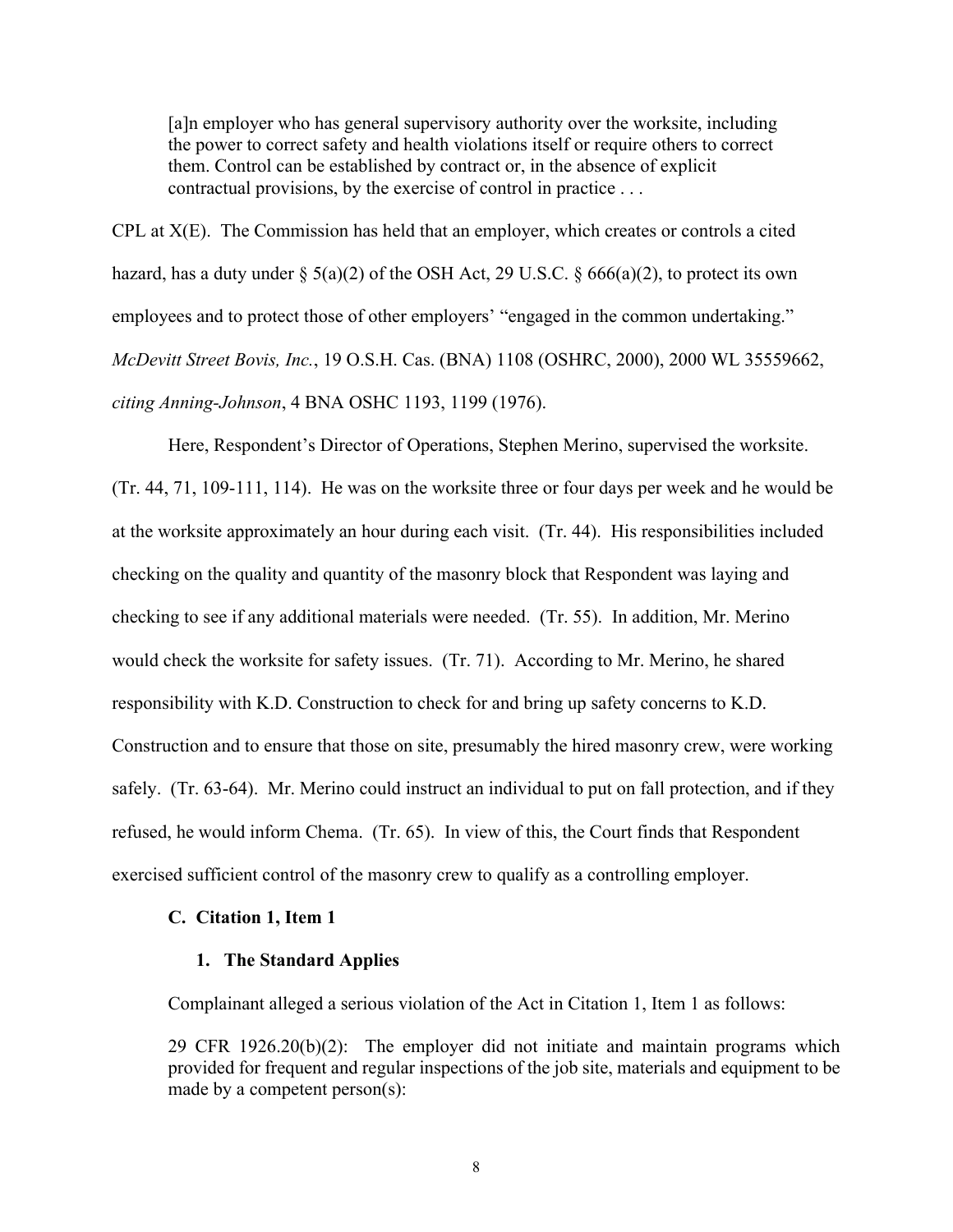On or about November 7, 2019, on the North side, second story balcony, at the job site located in 4720 NW 85th Avenue, Doral FL 33166, the employer did not inspect the jobsite to ensure employees were protected against falls, exposing the employees to a fall of 16 feet.

(*See Citation and Notification of Penalty* at 6).

Section 1926.20(b)(2) provides:

Such programs [as may be necessary to comply with this part] shall provide for frequent and regular inspections of the job sites, materials, and equipment to be made by competent persons designated by the employers.

In the parties' Agreed Prehearing Statement, the parties agreed the cited standard for Item

1 (1926.20(b)(2)) is applicable. Thus, the Court finds that cited standard applies.

# **2. Failure to Comply with the Cited Standard**

The standard requires a designated competent person to conduct frequent and regular

inspections of the worksite, materials, and equipment. At no point during the trial did the

government inquire as to whether a "competent person" was present on site.

In its brief, the government argues that Mr. Merino and Chema admitted that they had not

conducted inspection of the worksite on the day before, or the day of, the accident. Comp. Brief

at 16 (*citing* Tr. 73, 110-111). Mr. Merino testified as follows:

- Q. Did you do any when I say, you, did Dade Builders do any inspections of the area prior to your – your crew's going and performing work in an area?
- A. Dade Builders; no.
- Q. So, you rely on the crew themselves –
- A. The subcontractor.
- Q. --to do any inspection.
- A. Yes, the subcontractor.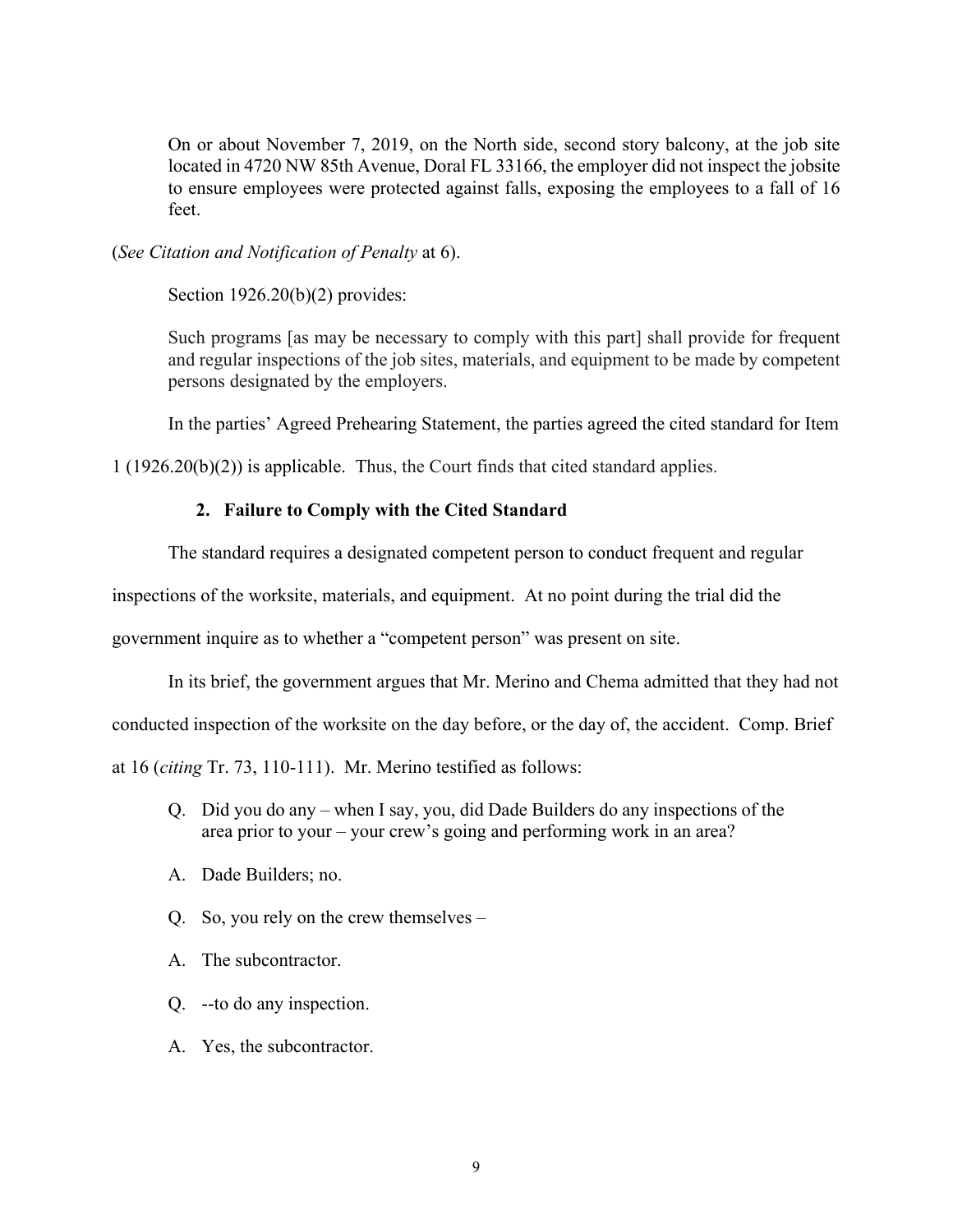(Tr. 73). The CSHO testified that Mr. Merino and Chema informed him that they had not inspected the worksite on the day before, or the day of, the accident. (Tr. 110-111). Whether failure to inspect the worksite for a two-day period constitutes a failure to initiate and maintain programs providing for "frequent and regular" inspections is certainly debatable.

 Mr. Merino testified he and Chema discussed the scope of the inspections Chema was expected to perform, including things such as impalement hazards, capping off the exposed rebar, and covering holes in the floors. (Tr. 76-77). While Respondent did not require the crew to do anything specifically to document the inspections, (Tr. 77), there is no requirement in Section 1926.20(b)(2) for "frequent and regular inspections" to be documented.

 Further, according to Mr. Merino, Respondent had a subcontractor that performs inspections for Respondent on a biweekly basis. (Tr. 77). Mr. Merino testified that the subcontractor, Michael Iles, would visit Respondent's jobsites once every other week to ensure that "all safety measures are up to OSHA standard." (Tr. 77). As Mr. Merino explained: "He is inspecting that scaffolding is erected properly and all tie-offs, all phases of tie-offs are in the correct spot, and that all the masons and laborers are tying off when needed." (Tr. 78). Moreover, he testified that the subcontractor would generate safety reports, that he reviewed those reports as they came in, and that the reports would show that they were safety compliant. (Tr. 78-79).

Certainly, an employer cannot merely "contract away its legal duties to its employees or its ultimate responsibility under the Act by requiring another party to perform them." *Baker Tank Co.*, 17 O.S.H. Cas. (BNA) 1177, 1180 (No. 90-1786-S,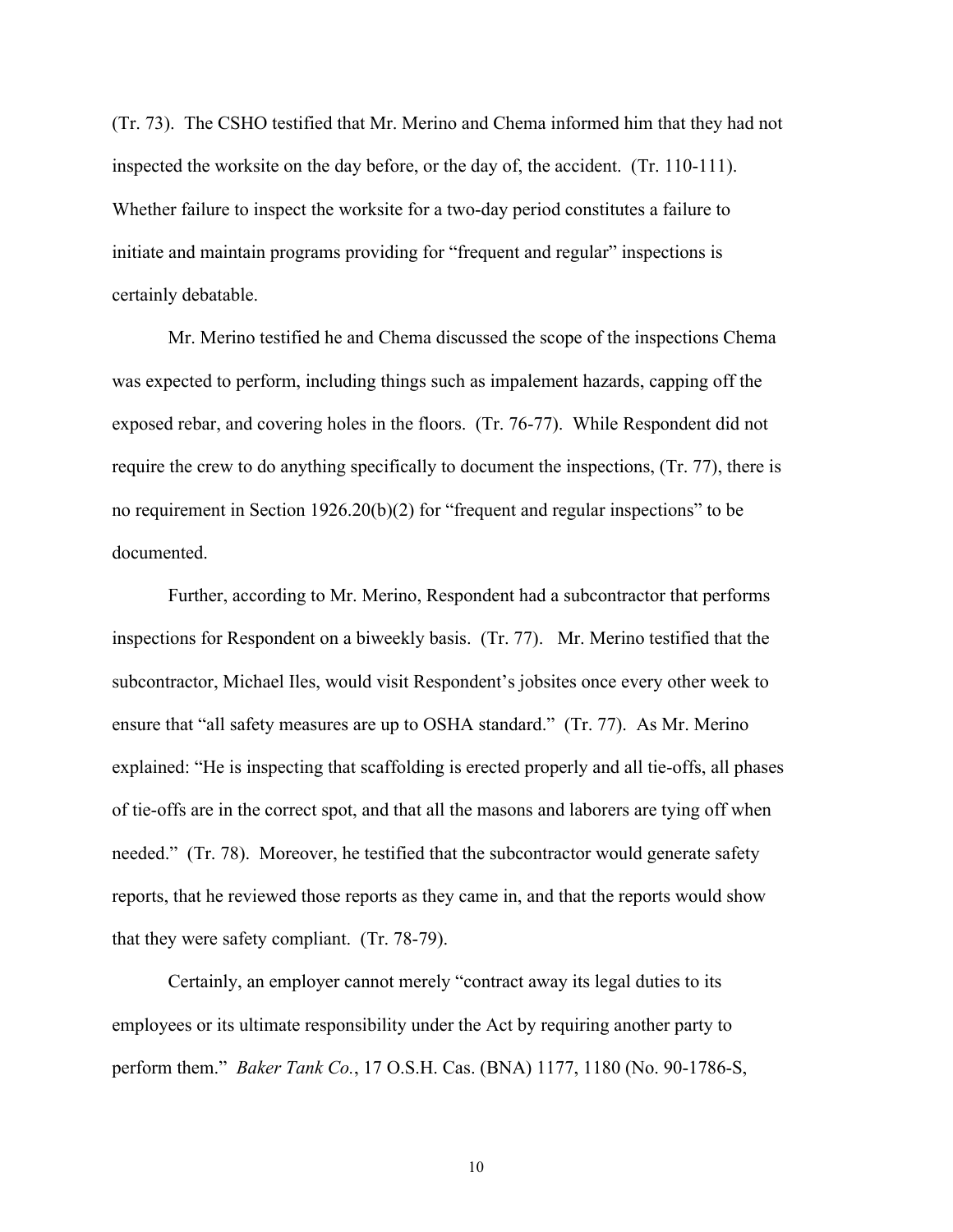1005), 1995 WL 216828, \*4. While an employer may carry out its duties through its own private arrangements with third parties, if those duties are neglected, the employer must show why it cannot enforce the arrangements that were made. *Froedtert Memorial Lutheran Hospital, Inc*., 24 O.S.H. Cas. (BNA) 1153 (OSHRC 2013), 2013 WL 5505282 at \*14 (*quoting Central of Georgia R.R. Co. v. OSHRC*, 576 F.2d 620, 624 (5th Cir. 1978). Thus, here, Respondent may not wholly unburden itself from the responsibility of frequent and regular inspections by contracting that duty away to others, including K.D. Construction and/or Chema. Indeed, if the duties were not performed, Respondent must show why it could not enforce the agreements that were made. However, importantly, the government has not shown that those duties were not performed.

 Thus, the threshold question remains: whether Respondent either individually or through its contracted party failed to initiate and maintain a program providing for frequent and regular inspections by a competent person. The requisite evidence by the government on this point is simply lacking. The government has not shown that Respondent's program did not provide for frequent and regular inspections. Instead, it has shown that Respondent actually had a written safety program, although it was not provided as evidence, and that as part of Respondent's program it had contracted a thirdparty to inspect the worksite biweekly and prepare safety reports. (Tr. 176-181). While the government could of course argue that such inspections were insufficient, and thus neither frequent nor regular, the government has provided no evidence justifying such a conclusion. Rather, the government's position seems to rest on testimony that Respondent did not inspect the worksite on the day before and the day of the accident. *See* Comp. Brief at 16.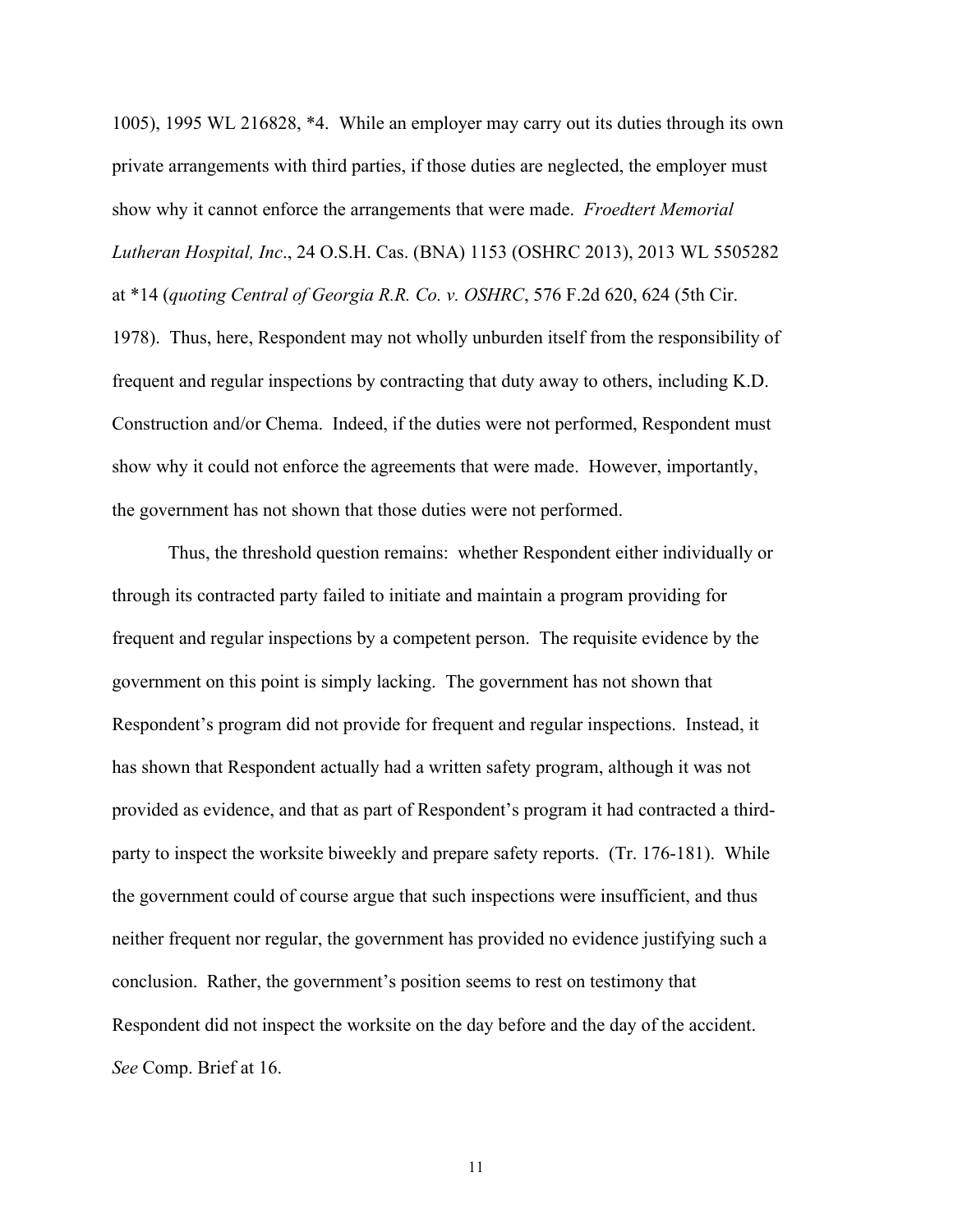However, while Section 1926.20(b)(2) requires that the competent person conduct frequent and regular inspections of the worksite, the standard does not set a specific schedule for the inspections, does not require inspections to be documented, and does not require the competent person maintain a continuous presence on the site. Moreover, the government produced no evidence regarding when the third-party contractor conducted the inspections (or evidence refuting that such inspections occurred), whether the inspections were unannounced, how long such inspections lasted, and what was found during the inspections. The government also neither argued nor presented evidence that the third-party contractor was not a competent person. Without such evidence, this Court will not attempt to surmise the scope and extent of the inspections made by Respondent's contractor or whether the contractor qualified as a competent person under the standard. As the government has failed to resolve this question through proffered evidence, the record does not support a finding of inadequate inspection or incompetence of inspecting personnel. Thus, the Court finds that the government has not met its burden of showing that Respondent violated the standard. Accordingly, this item is vacated.

#### **D. Citation 1, Item 2**

#### **1. The Standard Applies**

Based on the parties' Agreed Prehearing Statement, the parties have agreed that the cited standard for Item 2 is applicable. Under 29 C.F.R. § 1926.501(b)(1), "[e]ach employee on a walking/working surface with an unprotected side or edge which was 6 feet [] or more above a lower level" must be protected by at least one of three designated fall protection methods (guard rail system, safety net system, or personal fall arrest system). Here, employees were working on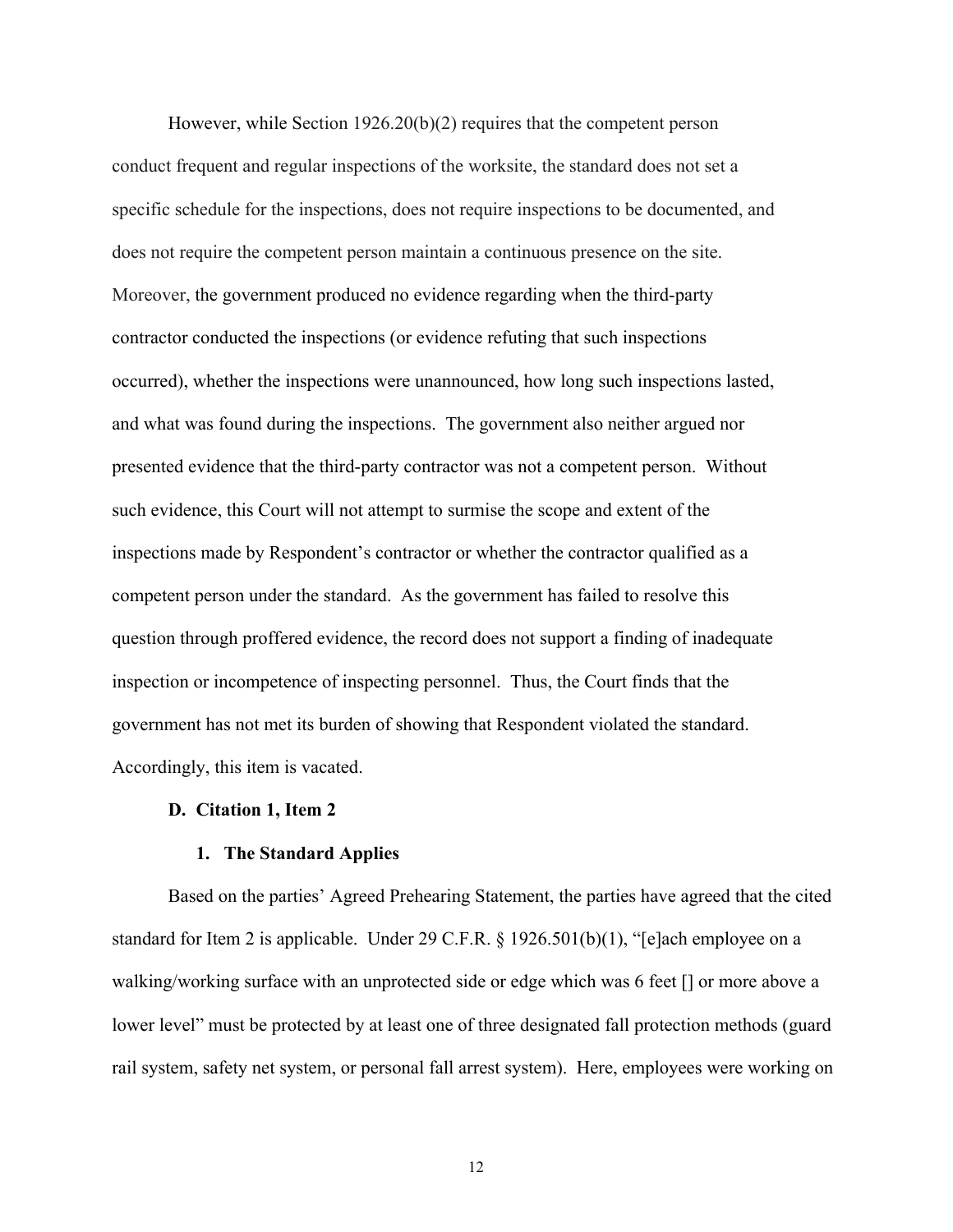a surface that was next to an unprotected edge with a potential fall of 16 feet. Accordingly, by its terms, the standard applies.

### **2. Failure to Comply with the Cited Standard**

Section 1926.501(b)(1) requires one of three methods of fall protection: guard rail system, safety net system, or personal fall arrest system. While there is some question whether such fall protection measures were in place prior to the accident, the evidence adduced at trial demonstrates that none of the three forms of fall protection were being used by the employees at the time of the accident.

 Certainly, guardrails were present at the time the CSHO inspected the worksite approximately four days after the accident. (Ex. R-4 at 1-3, 6-9, 13, 15-16; Tr. 116-117). However, the CSHO testified that there was not a wooden barrier at the location where the workers were laying blocks at the time of the accident. (Tr. 114). While the CSHO did not personally observe the violative condition, the CSHO testified that he asked K.D. Construction's safety director, a safety manager on site, and a consultant, all of whom were present immediately after the accident, and they all informed the CSHO that there was no barrier present. (Tr. 114- 115). None of these individuals interviewed by the CSHO testified at trial.

As the trial of this matter proceeded under the Simplified Proceedings, the Federal Rules of Evidence did not apply. Commission Rule 200 (29 C.F.R, § 2200.200). Thus, as the Federal Rules of Evidence do not apply in Simplified Proceedings, hearsay is admissible, "[p]rovided it is relevant and material," and under certain circumstances, "can constitute substantial evidence." *Bobo v. United States Dept. of Agriculture*, 52 F.3d 1406, 1414 (6th Cir.1995) (citation omitted). Accordingly, for purposes of this element, the Court credits the testimony of the CSHO and finds that the cited standard was violated on the day of the accident.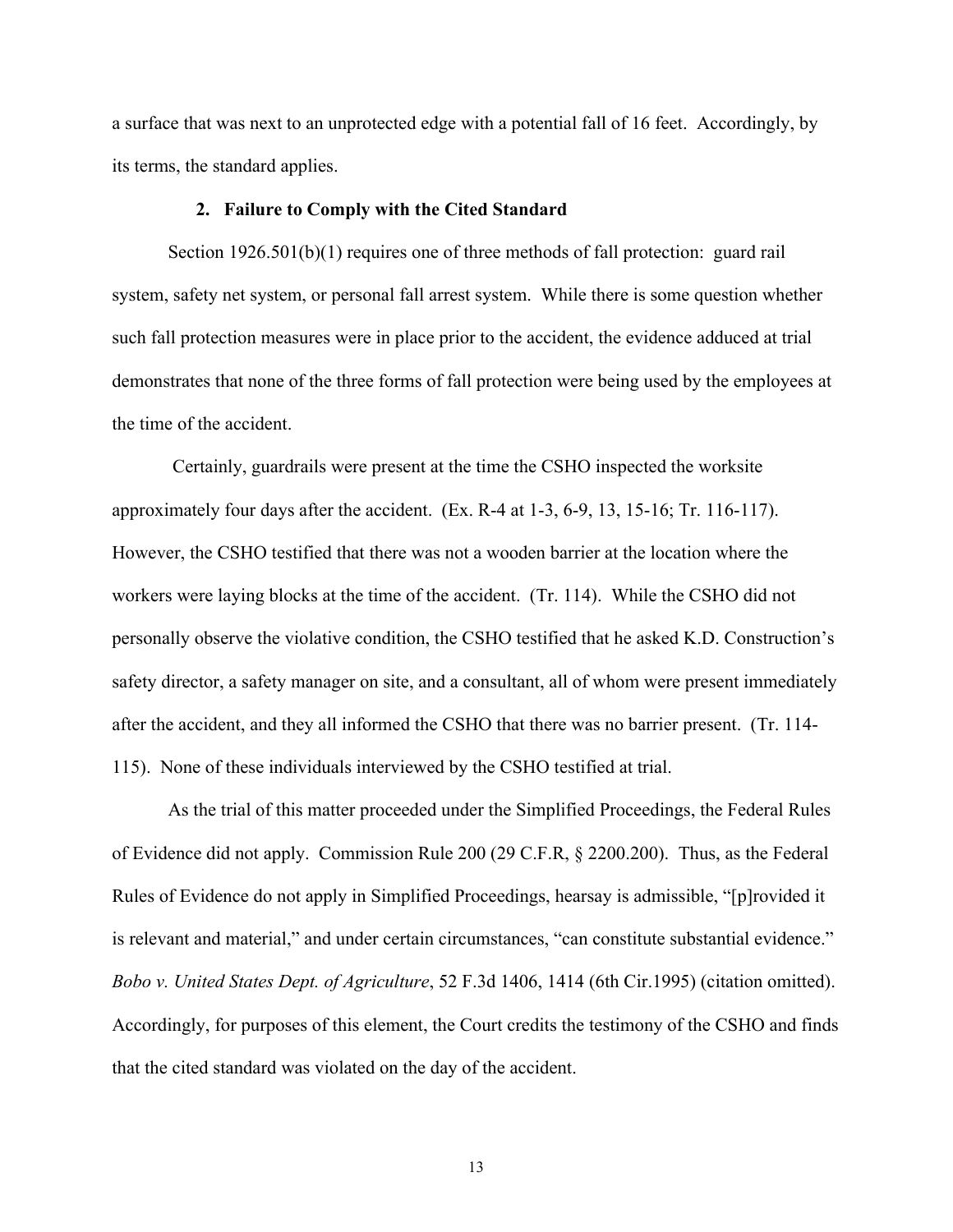#### **3. Respondent's Employees Were Exposed to the Hazard**

 As discussed in part IV(B), *supra*, Respondent was responsible to protect the exposed employees in this case, as Respondent was a controlling employer which exercised sufficient control over the worksite.

 In order to meet its burden of establishing employee exposure to the hazard, the government "must show that it is reasonably predictable either by operational necessity or otherwise (including inadvertence), that employees have been, are, or will be in the zone of danger." *Delek Ref., Ltd*., 25 BNA OSHC 1365, 1376 (No. 08-1386, 2015) (*citing Fabricated Metal Prods., Inc*., 18 BNA OSHC 1074. The zone of danger is the "area surrounding the violative condition that presents the danger to employees." *Boh Bros. Constr. Co., LLC*, 24 BNA OSHC 1067, 1085 (No. 09-1072, 2013) (*citing RGM Constr. Co*., 17 BNA OSHC 1229, 1234 (No. 91-2107, 1995)). In *Gilles & Cotting*, 3 BNA OSHC 2002, 2003 (No. 504, 1976), the Commission noted that "the zone or zones of danger will be determined by the hazards presented by the violative condition."

 Here, there is no question that employees were working at the worksite and were laying cement blocks on the edge of a floor that was approximately 16 feet above ground level. (*See* Agreed Prehearing Statement at 4). Based on the assigned working duties and workplaces, it is reasonably predictable that the employees would be in the zone of danger and thus exposed to the fall hazard.

### **4. Respondent's Knowledge of the Conditions**

To establish knowledge, the government must prove that Respondent "knew or, with the exercise of reasonable diligence, should have known of the hazardous conditions constituting the violation." *S.J. Louis Constr. of Texas*, 25 BNA OSHC 1892 (No. 12-1045, 2016). According to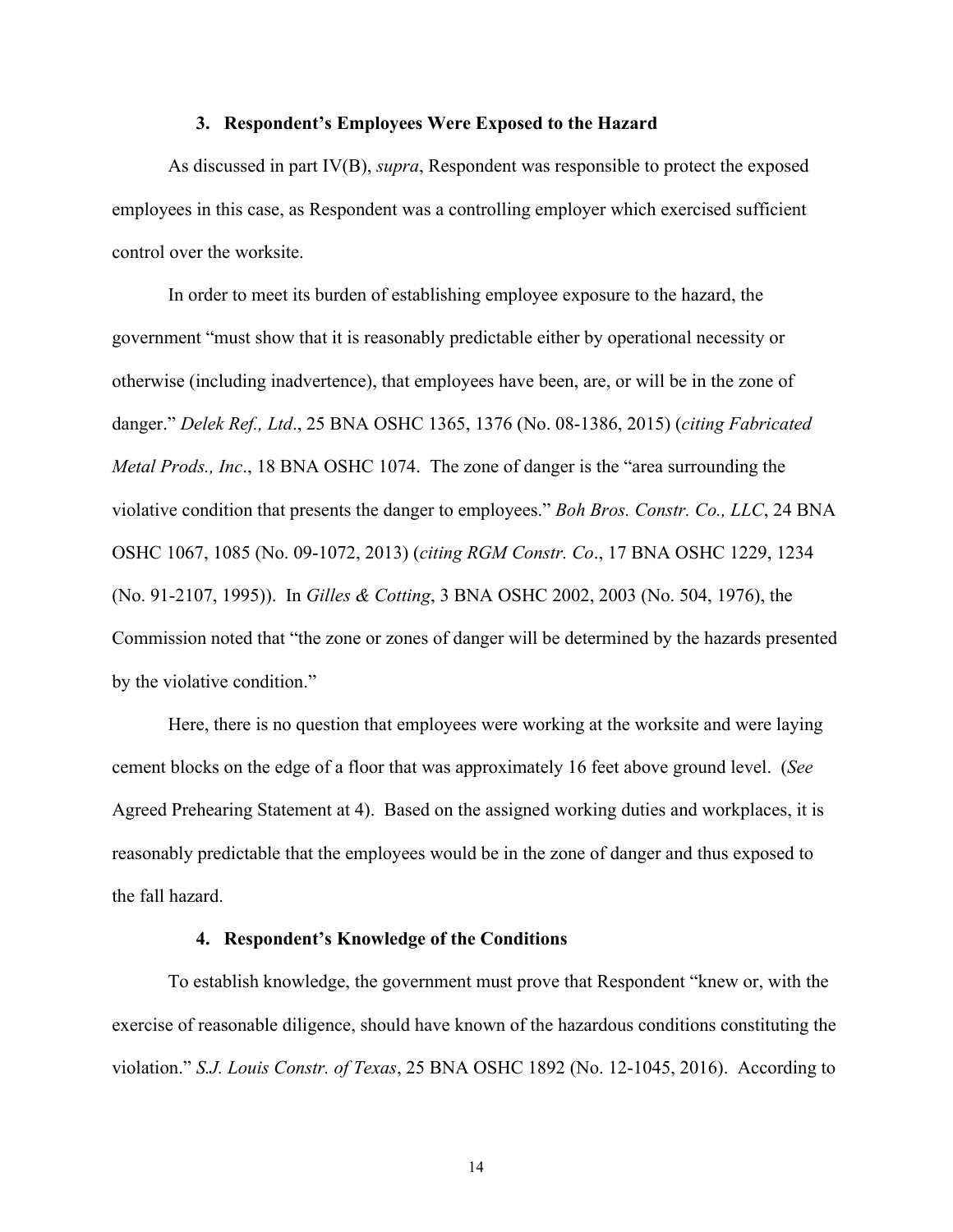the Commission, "Reasonable diligence involves consideration of several factors, including the employer's obligation to have adequate work rules and training programs, to adequately supervise employees, to anticipate hazards, and to take measures to prevent the occurrence of violations." *Danis Shook Joint Venture XXV*, 19 BNA OSHC 1497, 1501 (No. 98-1192, 2001), *aff'd*, 319 F.3d 805 (6th Cir. 2003). The obligation to inspect (i.e., adequate supervision) for hazards "requires a careful and critical examination, and is not satisfied by a mere opportunity to view equipment." *Hamilton Fixture*, 16 BNA OSHC 1079, 1087 (No. 88-1720, 1993).

 In arguing that Respondent had actual knowledge of the violative condition, the government relies principally upon hearsay statements obtained by the CSHO during his inspection. *See* Comp. Brief at 24-25. Specifically, the CSHO testified about statements made by Chema:

- Q. All right. So, my question was, what did Chema tell you during that first discussion you had with him?
- A. Chema told me that he had a crew of four, including himself, and they were down to -- hired there to lay block on the second floor. And basically the people that had been directing him was Stephen. At that point, I didn't even know a last name, they just knew a Stephen. And basically they told me they hadn't inspected the site the day before.

And the day of the accident they were just told like to tie off to whatever you can, you know? If we don't have any anchor points, use a rebar if you can. And said that some people had lanyards, some people had yo-yos.

(Tr. 109).

While hearsay testimony is admissible in Simplified Proceedings, the Court must

still determine the underlying reliability and probative value of the testimony. *See* 

*e.g. [School Bd. of Broward Cnty. v. Dep't of Health, Educ. & Welfare](https://1.next.westlaw.com/Link/Document/FullText?findType=Y&serNum=1976103978&pubNum=0000350&originatingDoc=I1123d544a08611e4a795ac035416da91&refType=RP&fi=co_pp_sp_350_906&originationContext=document&transitionType=DocumentItem&contextData=(sc.UserEnteredCitation)#co_pp_sp_350_906)*, 525 F. 2d 900, 906

[\(5th Cir. 1976\).](https://1.next.westlaw.com/Link/Document/FullText?findType=Y&serNum=1976103978&pubNum=0000350&originatingDoc=I1123d544a08611e4a795ac035416da91&refType=RP&fi=co_pp_sp_350_906&originationContext=document&transitionType=DocumentItem&contextData=(sc.UserEnteredCitation)#co_pp_sp_350_906) Thus, while the Federal Rules of Evidence do not apply in Simplified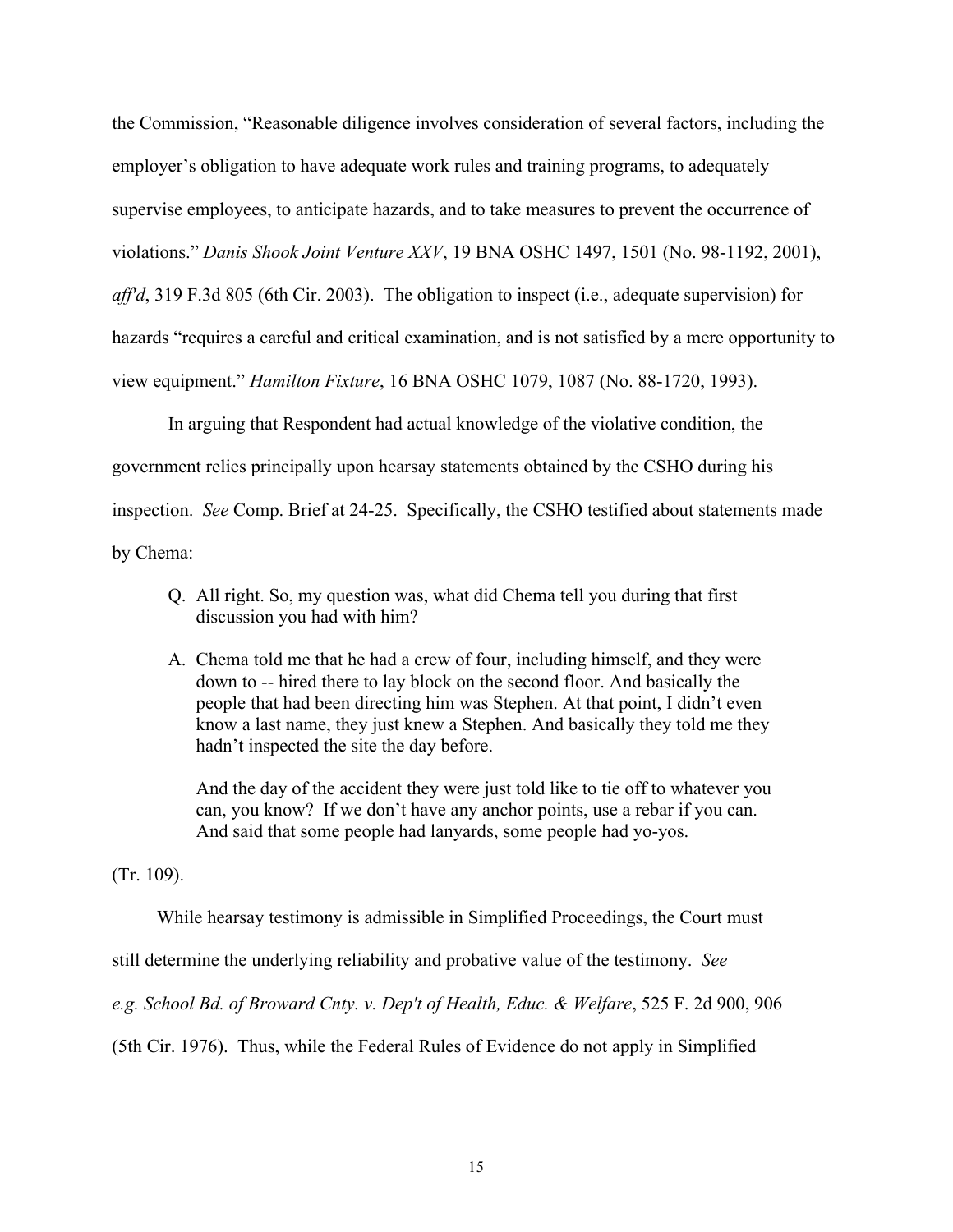Proceedings, they nonetheless provide guidance regarding the types of evidence that may be less reliable. *See e.g*., *Lacinaj v. Ashcroft*[, 133 F. App'x 276, 287 \(6th Cir. 2005\).](https://1.next.westlaw.com/Link/Document/FullText?findType=Y&serNum=2006733525&pubNum=0006538&originatingDoc=I1123d544a08611e4a795ac035416da91&refType=RP&fi=co_pp_sp_6538_287&originationContext=document&transitionType=DocumentItem&contextData=(sc.UserEnteredCitation)#co_pp_sp_6538_287)

 Here, the declarant, Chema, did not testify in this case. Thus, Respondent had no opportunity to cross-examine the witness.<sup>[6](#page-15-0)</sup> As the witness did not testify at trial and neither evidence of service of a subpoena nor enforcement of a subpoena was provided, the Court finds the out-of-court statements pertaining to Respondent's knowledge of the violative condition unreliable and affords them little weight.

 Moreover, conflicting evidence exists related to Respondent's purported actual knowledge of the violative condition. Stephen Merino testified that he believed that the masonry crew was using fall protection on the day of the accident. (Tr. 59). He further stated at trial that he saw the masonry crew with harnesses on, and "saw a lanyard sticking out from the back, from behind them," however, he did not see to where the crew was tied off. (Tr. 59). Thus, in the light of such live testimony juxtaposed with the hearsay testimony, the Court finds that the Secretary has failed to show actual knowledge of the violative condition.

 In the alternative, the government contends that Respondent had constructive knowledge that adequate fall protection did not exist. (Comp. Brief at 25). To establish constructive knowledge, the Secretary must prove "that the 'employer … could have known with the exercise of reasonable diligence of the conditions constituting the violation.'" *Contour Erection & Siding Sys., Inc.,* 22 BNA OSHC 1072, 1073, 2004-09 CCH OSHD ¶ 32,943, p. 53,787 (No. 06-0792,

<span id="page-15-0"></span><sup>&</sup>lt;sup>6</sup> The Secretary noted at the beginning of trial that, although they did not appear, the government had subpoenaed the owner of Lexis and its foreman (Chema). (Tr. 11-12; *see also* Tr. 113). However, the Secretary did not provide evidence of service of a subpoena. (Tr. 41). The Court inquired whether the government had a telephone number to contact the witnesses and noted that the Court would afford the government time during a break to contact the witnesses. (Tr. 41-42). As an interpreter for the government appeared for one or both witnesses, the Court inquired of the interpreter's name in the event that the government wanted to enforce any subpoena. (Tr. 112-113).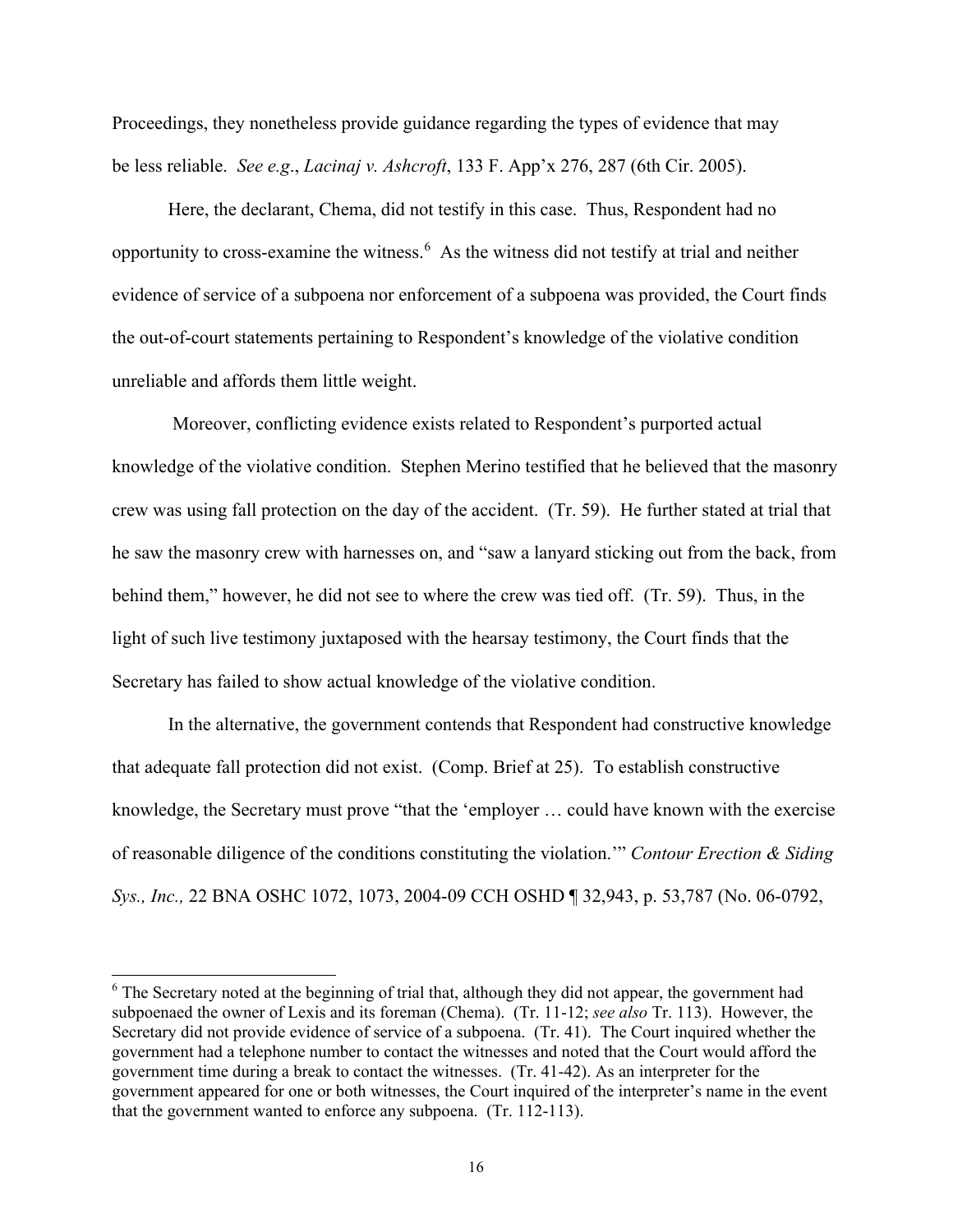2007) (citation omitted). Whether an employer has exercised reasonable diligence is a question of fact that "will vary with the facts of each case." *Martin v. OSHRC*, 947 F.2d 1483, 1484 (11th Cir. 1991); *see also Centex-Rooney Constr. Co.*, 16 BNA OSHC 2127, 2129 (No. 92–0851, 1994) (finding that a preponderance of the evidence established the cited employer was reasonably diligent); *Precision Concrete Constr.*, 19 BNA OSHC 1404, 1407 (No. 99-0707, 2001) (noting that Secretary has burden of identifying what reasonable diligence required).

 Stephen Merino testified that he saw the accident occur. (Tr. 60). He also explained that he saw the masonry crew with harnesses on, and "saw a lanyard sticking out from the back, from behind them," however, he did not see to where the crew was tied off. (Tr. 59). The Secretary, however, argues that he did not go to the second floor on the day of the accident and could not specifically see whether the crew was wearing proper fall protection gear and tied off. (Comp. Brief at 25). Thus, the Secretary argues that he, and thus Respondent, should have known of the lack of fall protection measures on the mason crew's worksite.

 However, the government proffered no testimony or other evidence on how long the violative condition existed. While the CSHO testified that Chema had informed him that the crew had been working on the worksite that day for about two hours, (Tr. 123), no evidence was presented regarding whether fall protection was being utilized during that two-hour period. In the absence of clear evidence of the duration of the violative condition, the Court finds that the government has not established that Respondent had constructive knowledge. *See Kaspar Wire Works, Inc*., 18 BNA OSHC 2178, 2196-97, 2000 CCH OSHD ¶ 32,134, p. 48,422 (No. 90- 2775, 2000) (concluding that "in the absence of any evidence indicating how long the violative conditions had been in existence, we are unable to evaluate whether [the employer] could have known of them even if it had been reasonably diligent in inspecting its equipment"), *aff'd*, 268